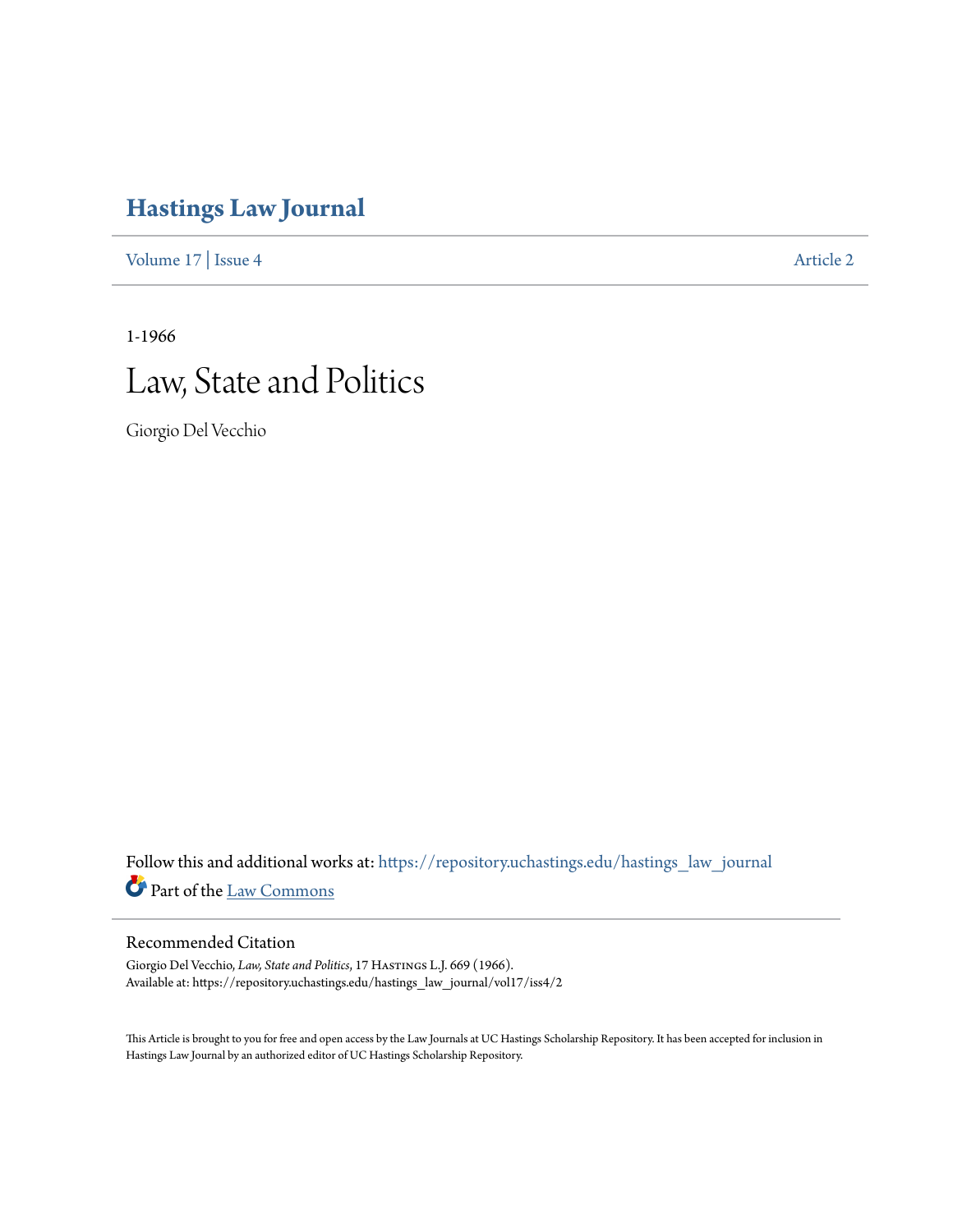## **Law, State and Politics**

*By* GIORGIo **DE.** VEccuIo

THE modern world is m turmoil; an obscure threat puts peace m jeopardy, bringing to our mind the horrors of the two recent world wars. It would be an immense disaster for mankind if those horrors were to be repeated, **in** an even more catastrophic way, because of the greater power of the means of destruction. The only thing that can save us from such disaster is the law, which ought to inspire international politics and secure a just and peaceful world. Easy as it is to state this concept **in** general terms, it **is** by no means easy to determine its precise meaning, so many are the errors and prejudices which stand in the way of the solution of the problem.

The word "law" mvolves an ambiguity In a merely formal sense, law means a coordination of relationships, by which certain rights correspond to certain obligations. In this sense, law necessarily exists **in** any condition of human life, because a complex of social relations **is** always involved. For tis reason a state cannot exist without its own law, that **is,** a juridical order of which it **is** precisely- the center and the subject. The problem changes if we mean by law an essential attribute of the human person, by virtue of which he can insist upon absolute respect for his spiritual nature. When the state is based on this, we call it a state ruled by law Better than that and to avoid any misunderstanding, we should call it a state ruled by justice.<sup>1</sup> But questions of words are unimportant provided the concept **is** clearly defined. Besides, the expression "state of law" is so common today that any attempt to try to eliminate it would be in vain. What really counts is to recognize clearly that this expression does not refer to a state which has a positive formal legal order (an unfailing situation), but only to a state which conforms to the ideal of justice, **in** other words one which acknowledges the fundamental rights of the human person.

In this way we reaffirm a concept, already announced **in** classical antiquity, developed by the sublime maxims of the Christian message, and demonstrated anew **in** modern philosophy; the concept, **in** a word, of natural law We know that this concept is still opposed by different

<sup>&</sup>lt;sup>o</sup> Professor emeritus and former Rector of the University of Rome.

**<sup>11</sup>** proposed this several years ago **(DEL** Vccmo, **LA GrusTzA 132 (3d** ed. 1946) and also in succeeding editions), and again recently as a theme which has been discussed at the sixth conference of the Italian Society of the Philosophy of Law ("The State of Law and the State of Justice").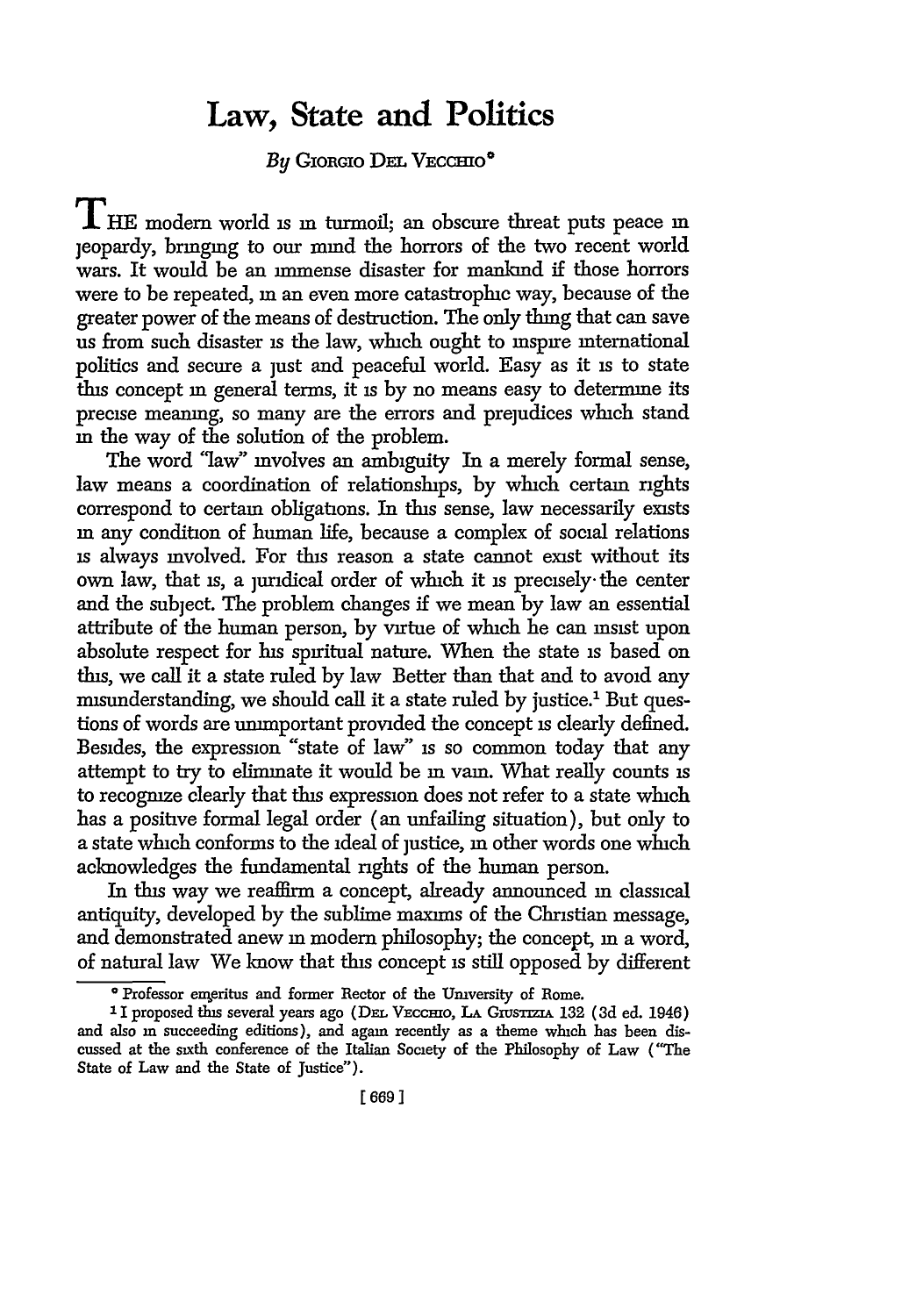schools, which often repeat old errors, already peremptorily refuted. Some authors affirm a *prorz* that they admit only positive law, and, from this arbitrary postulate, they deduce, with evident paralogism, that natural law does not exist. Others, referring to the inexactness of certain formulae used, perhaps merely as a linguistic device, about natural law by some authors of the seventeenth and eighteenth centuries, consider this verbal inexactness as a sufficient proof of the erroneousness of the fundamental thought of those authors and innumerable others who before and after them have elaborated the same doctrine without concurring **in** that inexactness. Others (for example, B. Croce) rely upon the mutability of human laws as a reason for rejecting the concept of a rational or natural law,<sup>2</sup> overlooking the often demonstrated fact that certain external rules of reason may be conciliated with their various applications through the course of history Thomas Aquinas, for instance, has clearly explained that the principles of the law of nature, immutable in themselves, cannot always be applied in the same manner, but must be subject to particular circumstances "et secundum personas, et secundumn negotia, et secundum tempora."<sup>3</sup> There is, in short, in human laws, an element of relativity which does not exclude their absolute basis.<sup>4</sup> This basis, the law of nature, is a criterion by which we can identify justice, as well as possible deviations from it, due to the fallibility of the human mind, since in the form of legality may be included a real injustice.

The meaning of that law, which corresponds to an imprescriptible requirement of our conscience, is intrinsically *deontological,* as an ought, that remains valid above the empirical sphere. The fact that fins law can be violated does not destroy its value. Only a false philosophy ignores that the human being, although he belongs to a material world, is also partaking of universal and eternal ideas and norms. For this reason he feels himself free and responsible, because of a light of natural reason which imposes on him an obligation to respect ethics in both its basic forms, charity and justice. For this reason he is entitled, in the name of ethics, to insist upon respect for his personal dignity

It must be remarked that the ethical principle is unique, and

<sup>&</sup>lt;sup>2</sup> CROCE, FILOSOFIA DELLA PRATICA-ECONOMICA ED ETICA 323 (6th ed., Ban, 1950).

**<sup>3</sup> See ST.** THOmAS, **SuMm& THEOL,** la, 2ae, **q.** 95-97. **Cf. SuArz, DE LEGMUS AC** DEo **IEGISLATORE,** book **I,** ch. 13, at 3-5.

<sup>4</sup> On this **can** be seen my essay *Mutabilita ed eternita del diritto* (m the law review Jus, March 1954), and in 11 STUDI sul DIRITTO 5-26 (1958).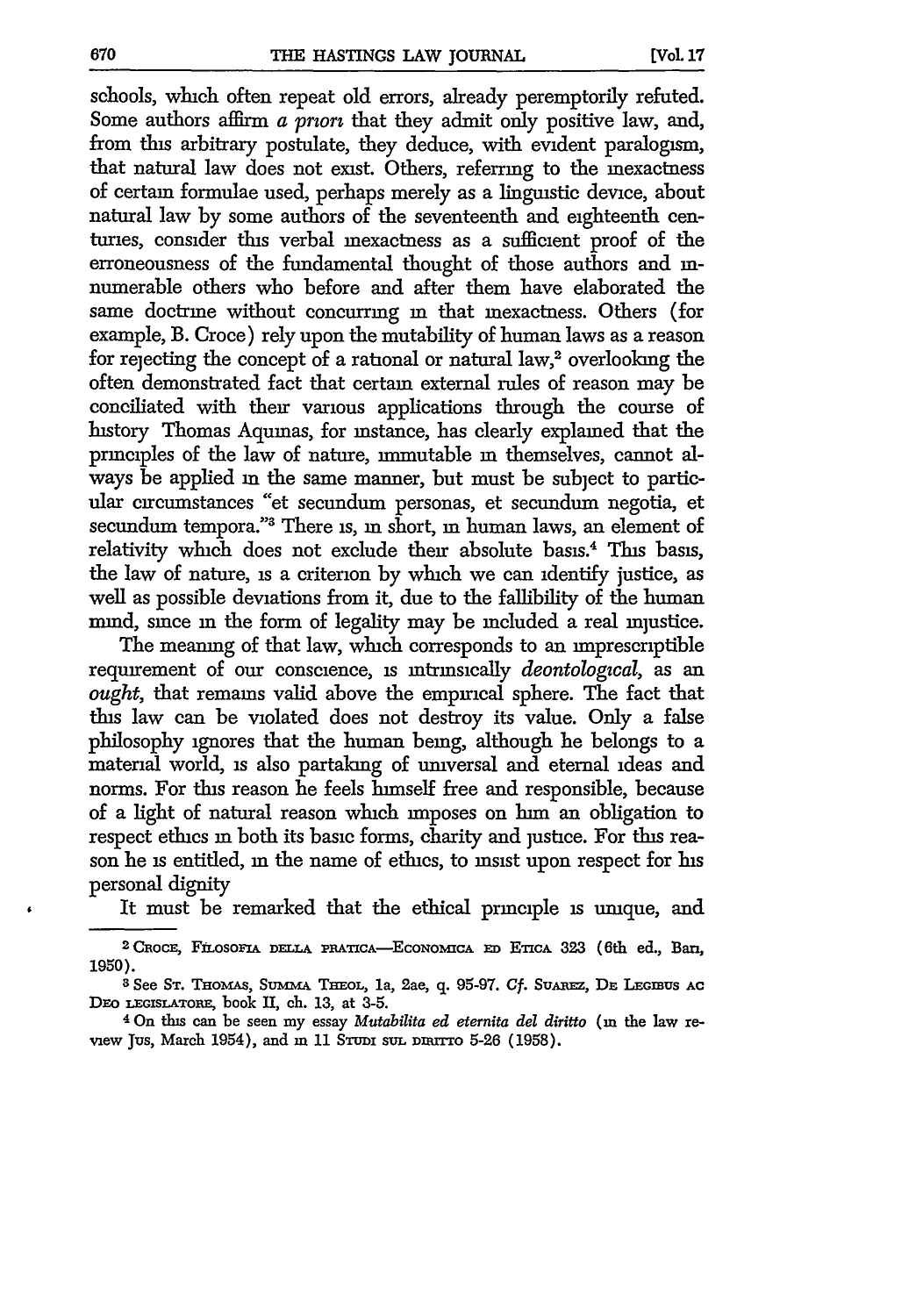manifests itself in its two forms, previously mentioned, because it produces norms, respectively, for each individual and for the relations among several subjects. Justice is nothing other than the social profile of ethics.

From these elementary notions a correct conception of state and politics can be deduced. But how many erroneous theories have been developed to the contrary! To mention only a few of the well-known, we recall that, according to Machiavelli, the state should be understood as strength or power to command, without any moral limitations; from which follows the justification of the absolute power of the prince, and his privilege to use violence and cruelty, trickery and fraud.<sup>5</sup>

Machiavelli had **in** mind, **in** fact, a noble purpose: to establish a unitary state and "to free Italy from the hands of the barbarians", but his fatal mistake was to believe that to reach a desired end, any means, even the most immoral, are justified. **In** Machiavelli's words we still find something of value mingled with imperfections; but the extreme mmoralism of Nietzche's work is even less estimable. It is well known that with his extravagant "inversion of all values" he not only harshly opposed the fundamental principles of ethics, but also the idea of the state itself, which he defined simply as "a monster."6 Croce, on the contrary, exalts the state, but defends "the amoralism of politics, the pnority of politics to morals";7 a theory that resembles Machiavelli's, but without the relative justifications of Machiavelli by reason of the circumstances and customs of his time. This justification cannot be granted to those who today defend a similar theory, after the state has been built, with so much labor of thought and at the sacrifice of so much blood, on a basis of liberty and brotherhood, principles which Croce derides as "stupid formulae."8

Although these fallacious theories have been widely publicized, making their authors famous (because paradox and error solicit fame more than does truth), the main principles of ethics, including those which deal with the law and the state, have always been kept alive **in** the conscience of the civilized peoples, as can be seen not only **in** the works of many writers, but likewise in constitutional laws and international documents. It **is** enough to recall, for example, that the Constitution of the Republic of Italy "acknowledges and guarantees

<sup>&</sup>lt;sup>5</sup> MACHIAVELLI, IL PRINCIPE, ch. 18 (1513).<br><sup>6</sup> NIETZSCHE, ALSO SPRACH ZARATHUSTRA 69 (Lipsia ed. 1904).

<sup>&</sup>lt;sup>7</sup> CROCE, ELEMENTI DI POLITICA 27 (3d ed., Bari, 1949). See also, by the same author, against natural law, CROCE, FILOSOFIA DELLA PRACTICA 324 (6th ed., Bari, 1950). <sup>8</sup>CROCE, ELEMENTI DI POLITICA 23 (3d ed., Ban, 1949).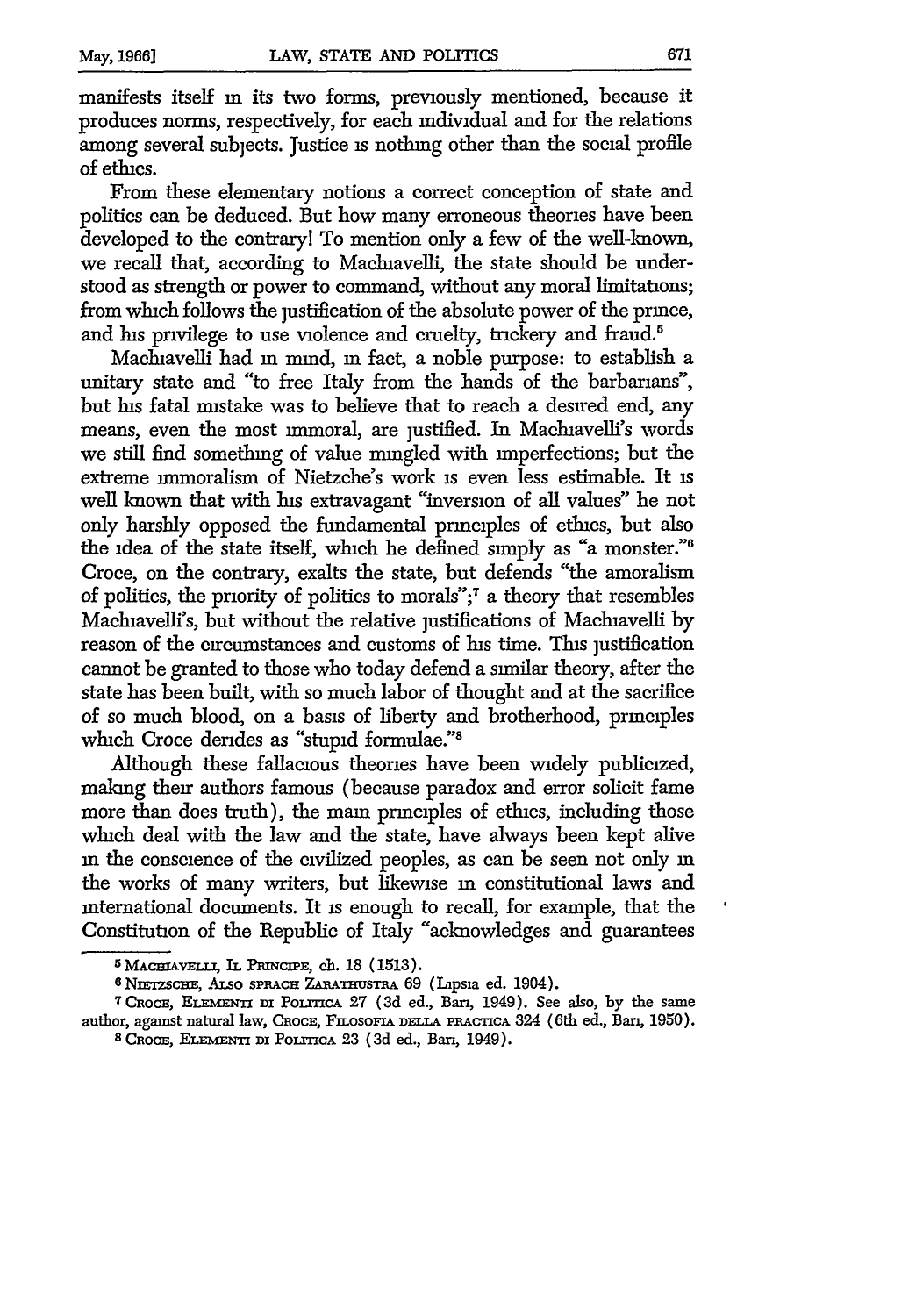the inviolable rights of man" (Art. 2), and that a similar statement appears in the United Nations' "Universal Declaration of Human Rights" of December 10, 1948.

The old sophism according to which the art of politics is not bound to respect truth but consists rather in the art of dissembling, has been expressed in many proverbs, still often quoted. This accounts for the persistence of deplorable mistakes in the analysis of the relation of politics and morals. The silence dictated by prudence, a virtue needed by everyone and especially by statesmen, has been confused with the vice of falsehood, a vice the more blameable as the social position of those who practice it is more elevated. For this reason Romagnosi observes that statesmen should be an example of truth and loyalty <sup>9</sup> All of Mazzini's noble work is inspired by the "worship of truth," and strongly opposes a "diplomacy based on lies" and also "the theory of useful crimes and convement falsehood, and others of a like nature." "It is necessary and urgent," he stated, "to establish politics on a moral basis."<sup>10</sup> Addressing himself especially to the youth of Italy, he urged them to "throw away the Machiavellian notions of tactics and convemence. A nation is not created in such a manner; it is created by the truth, the boldness of faith, and by sacrifice." This brilliant description of the process of creating a nation is confirmed by history itself, because the unity of Italy was obtained by virtue and heroism, while the deceptive and false counsels of Machiavelli failed to liberate Italy from either internal discord or foreign domination.

Healthy politics cannot survive apart from the principles of morality and justice, which have been engraved in the human spirit because of its rational nature. Such are the principles to which the constitutions of states which wish to be considered "states of law," should be adapted. It is the responsibility of politics to apply and to develop these principles in the particular social environment and factual conditions of each nation. The application of these principles requires an unceasing labor, because the life of the state has no pause, circumstances change, and in the very center of the state frequently arise differences and contrasts, which politics should endeavor to solve, always aiming at the basis of the state and its essential goals.

No one, moreover, can deny the fact (demonstrated clearly not only by history, but also by present experience) that a state can be

<sup>&</sup>lt;sup>9</sup> 3 ROMAGNOSI, INSTITUZIONI DI CIVILE FILOSOFIA OSSIA DI GIURISPRUDENZA TEORICA § 2974 (De Giorgi ed. (1845)).

<sup>10 6</sup> MAZZINI, SCRITTI EDITI E INEDITI 232 et seq. (Daelli ed. 1863); 11 *td.* at 74 **(1882).**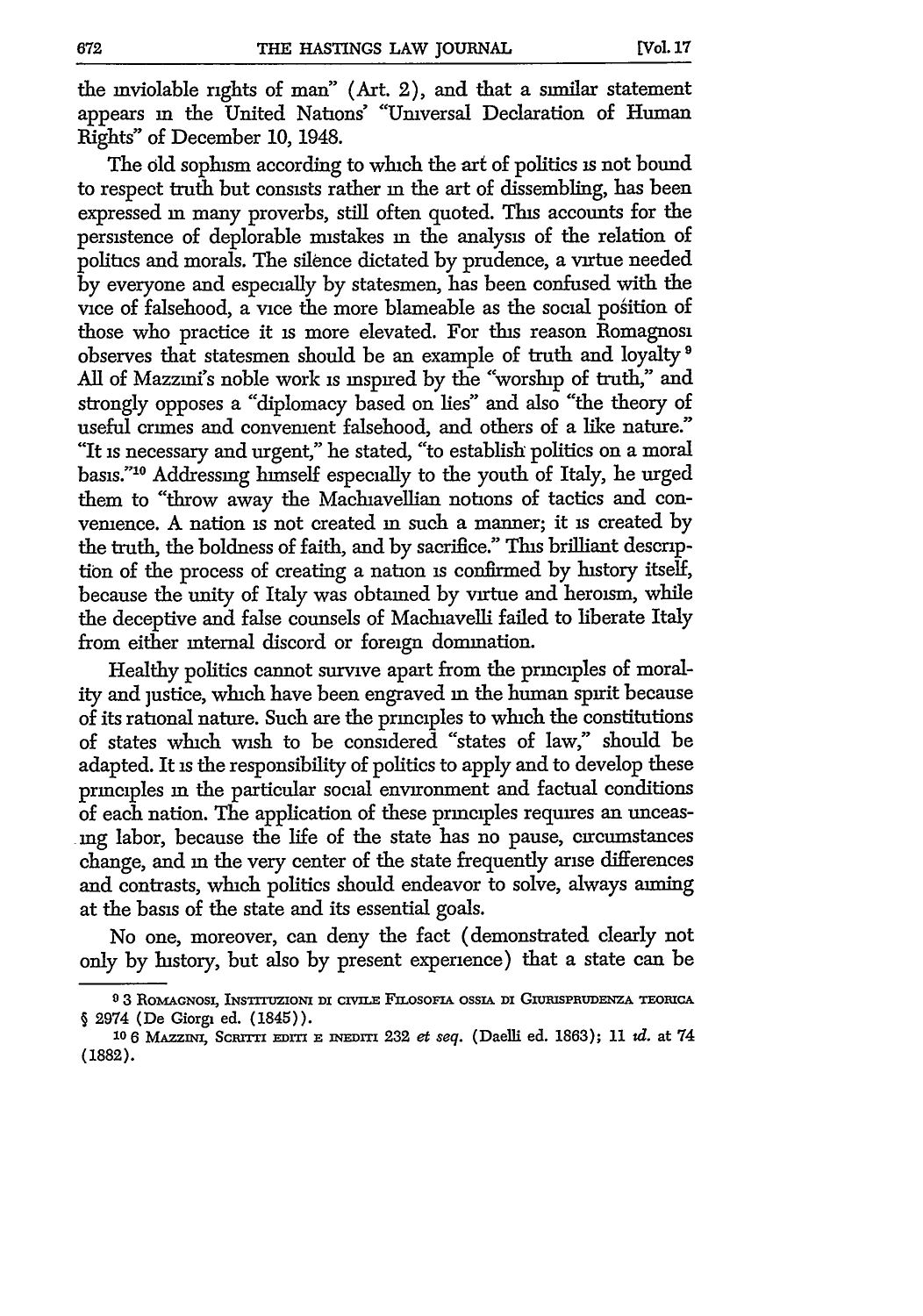organized on a basis other than one indicated by natural law or reason, which theology conceives as a reflection of the Divine wisdom. A state can exist if there be power in fact over a certain population **in** a definite territory, even though this power be based only on force and not on law in the sense we have previously explained. In that case, there will be a politics supporting such power; but, in opposition to it, another politics, inspired by the most profound motives of the human soul, will try to establish a state of justice. This can be attained through reforms, or **in** the most extreme case by revolution. The celestial voice of conscience can never be kept indefinitely silent; numberless examples of this can be found throughout history Famous are the words of Antigone in Sophocles' tragedy, who called upon "the unchangeable laws of the Gods" against a cruel decree of a tyrant; words which, according to Yves de la Brière, are "le témoignage de l'âme naturellement chrétienne."<sup>11</sup> Not less famous is that "appeal to heaven" which Locke indicated as the last resort when it is not possible to appeal to an earthly authority<sup>12</sup> Similar are the expressions of William Tell in Schiller's play- the power of tyrants has a limit ("eme Grenze hat Tyrannenmacht"), and when its oppressive weight becomes intolerable, the oppressed draw from heaven their eternal rights, inviolable as the stars. $^{13}$ 

The state, as an order of positive law, is formally considered a sovereign. Sovereignty can be understood, however, in two entirely different senses: as absolute, arbitrary power, or as power bound to law and therefore not unlimited. In the same way the liberty of the individual can be conceived either as simple will or as an authority subordinated to law It is easy to discern that in the first sense sovereignty and liberty have no moral values whatsoever. A state which considers itself free of the obligation to respect the fundamental rights of its citizens, much less those of other states, or even international treaties signed by itself, **is** not a true state; it is an outrage to human reason and a permanent threat to world peace. In a similar way, it is an illusion to consider a man free when he is subject to the impulses of passion; only he is free who obeys the laws of his own spiritual nature.

There is no need to discourse further these elementary concepts in order to refute the grave errors we have mentioned. It is worthwhile, however, to note that equally unacceptable is a thesis which

<sup>&</sup>lt;sup>11</sup> Yves de la Brière, *La race et le droit* in RACISME ET CHISTIANISME 112 (1939).

**<sup>122</sup> LOCKE, TWO TREATISES OF GOVERNMENT § 242 (1690).** 

<sup>13</sup> SCHILLER, WILHELM TELL Act II.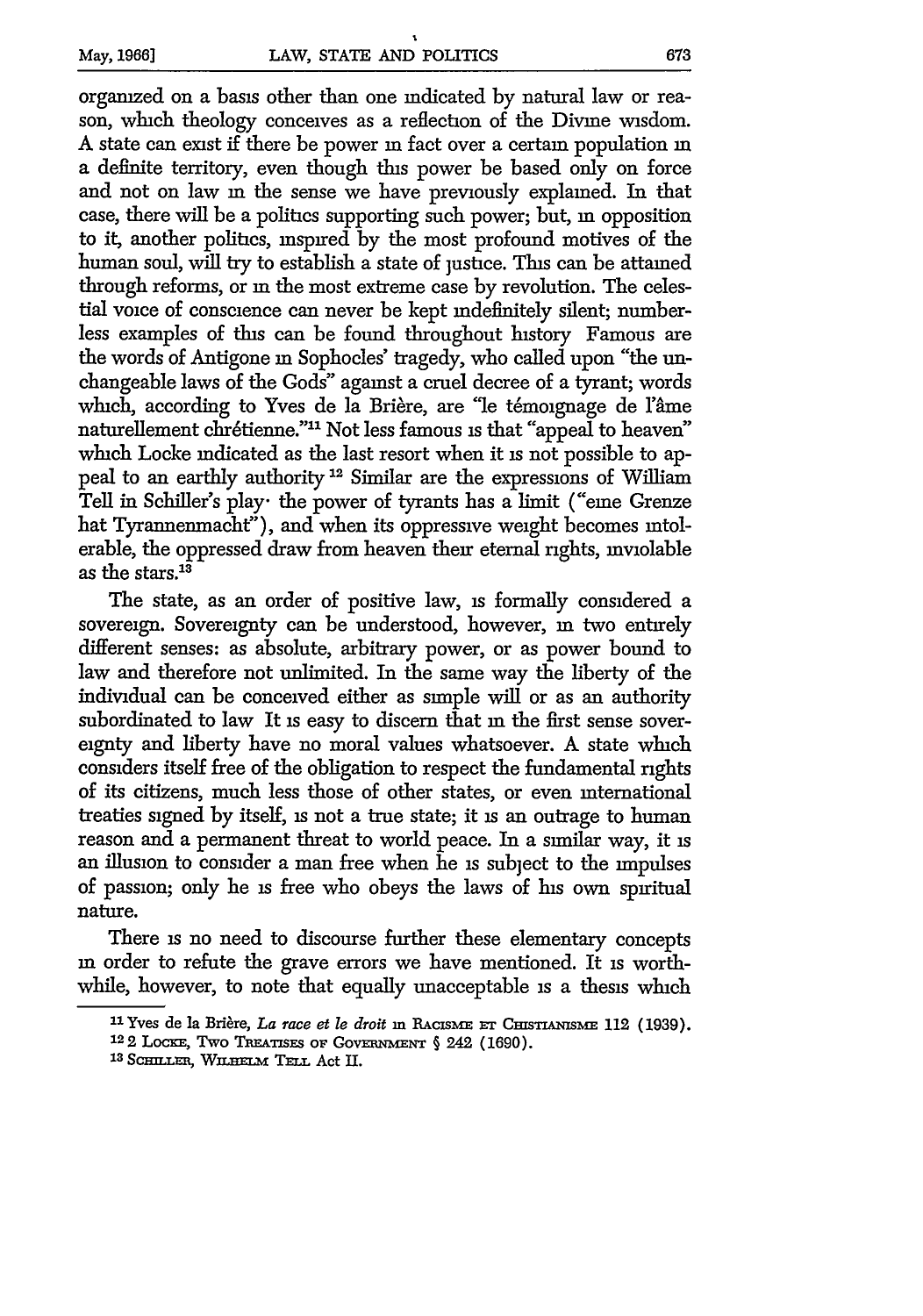came into prominence at the Peace of Westphalia (1648), according to which a state is bound only to the rules of international law to which it has given its own consent. To tell the truth, it does not seem that the Treaty of Westphalia meant to deny the existence of a law of reason, valid for all nations; the real intention was rather to emphasize that no state should be placed under the leadership of other states or of other similar powers. The interpretation of that treaty, given by some authors, is therefore probably not exact. At any rate, it is certain that the ideal of a natural society of the human race, conceived **in** classical antiquity, and validated by Christianity, was partially applied, as well before the Peace of Westphalia, as in the following centuries and especially **in** modem times. But this ideal has not yet been completely attained, and appears still as a distant goal.

The unitary organization toward which history proceeds, **in** order to be healthy and vital, must be based on the same principles, established, as we have said, by the constitution of each state. The adherence to that international organization must be considered as obligatory and not optional, as it is presently considered by the United Nations. No state has the right to refuse to enter into peaceful relations with the other states of the world. It is for this reason that the great Spanish jurist Francisco De Vitoria affirmed that "totus orbis aliquo modo est una respublica."14 He accordingly insisted on the principle of free commuication among the nations for peaceful purposes, and considered the violation of this principle one of the few *just* reasons for war.<sup>15</sup> The same concept was defended, not long afterward, by other great jurists and philosophers, such as Alberico Gentili and Francisco Suarez.

To become a member of the universal society does not mean that all states should possess equal functions and powers. A distinction must be drawn between the legitimate states and those which ignore the essential rights of the human person. Only to the former, **in** my opinion, should be given voting power, at least **in** the more important matters; while to the latter could be given secondary functions, with the statement that they would participate in the important matters only after a reform of their imperfect constitutions; a requirement which would undoubtedly serve as an incentive for such reform.

A false parity which does not take into account differences of

**<sup>14</sup> DE VrroBIA, DE POTESTATE CIVIL!** 21 **(1557).**

<sup>1&</sup>lt;sup>5</sup> **DE VITORIA, DE INDIS RECENTER INVENTIS** § 3 *et seq.* (1557); DE TITULIS LEGITIMIS; RELECTIO, DE INDIS, SIVE DE JURE BELLI HISPANORUM IN BARBAROS.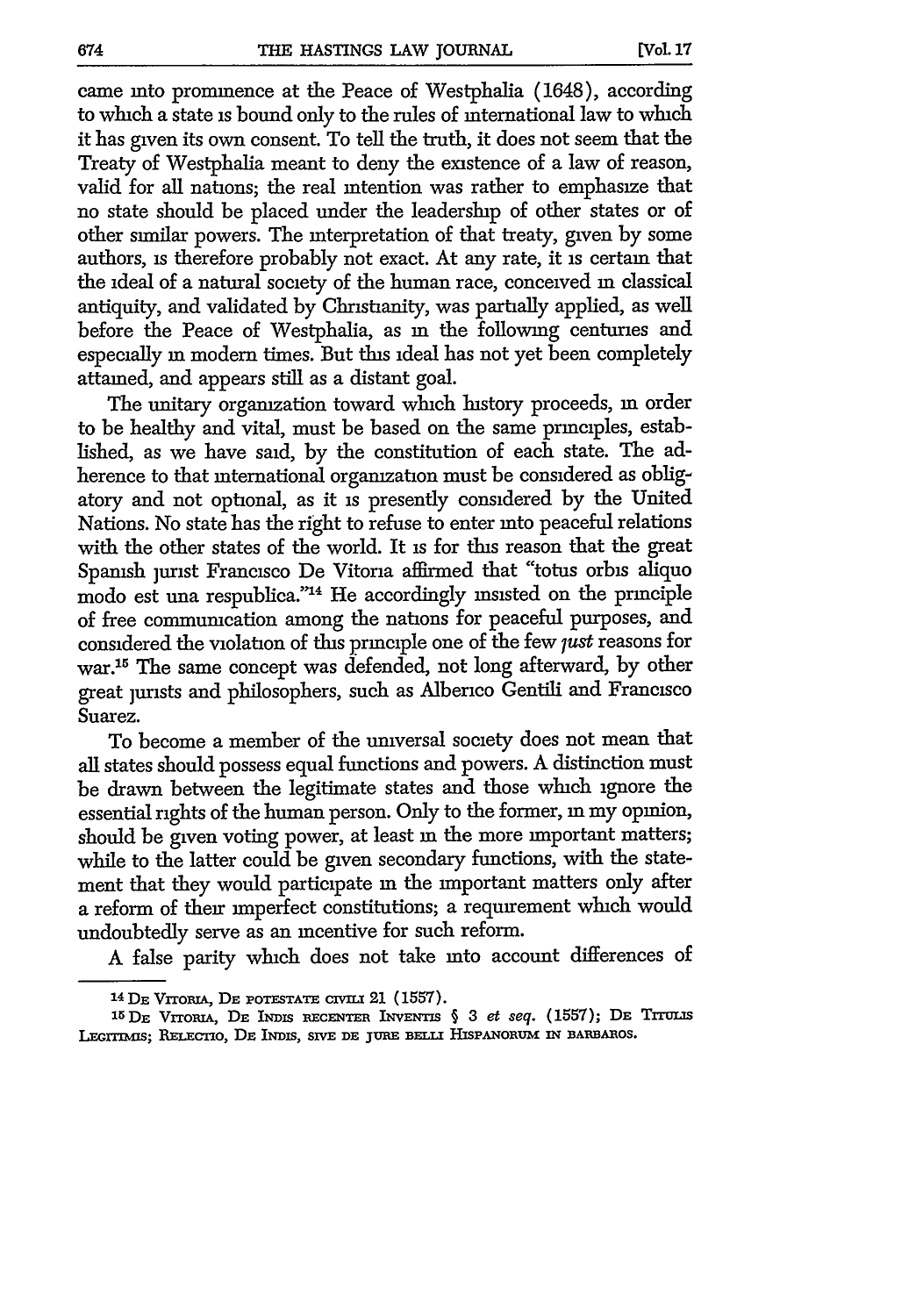capacity, merit and attitude, when these differences are really serious, is a grave error; it should be noted that the United Nations is not free from such an error, since **in** modem times it has admitted as members a large number of nations which have hardly emerged from barbarism and are absolutely without valid constitutional rules. Such states have been equated with some of the most civilized states. By another obvious anomaly the charter of the United Nations has given a privileged position to five states, considered "original members," certainly not all of which respect human rights, but each of which has a veto power over the deliberations of the others on all the most important matters. As a consequence of these defects we have already experienced no little difficulty, and **in** that hide more serious dangers, especially when, as cannot be demed, any of the privileged members collaborate with many states which ignore liberty and justice, for the purpose of opposng the states which defend those ideals.

We should not, however, repudiate this organization, but seek to have it correct its imperfections, in order to be able to attain more effectively its noble goal. If this *is* not done, no one can guarantee that, like the defunct League of Nations, the United Nations itself will not be superseded by another organization which would be a better defender of human rights.

Of great importance meanwhile is adhesion to those international organizations which, although formed of small numbers of states, are really more valid defenders of civilization and peace, because they are more homogeneous and are founded on a real community of principles and ideals. To call in question the fidelity to these organizations, constituted with the collaboration of Italy, would be on our part more than an error and would come nearer to a crime.

A sterile neutralism is a sign of a bad conscience, and has never succeeded in assuring peace, which, like justice, can be safeguarded only by vigilant and resolute action. We must remember that, accordng to Lactantius" maxim, "militia est **in** ipsa ]ustitia," and that a timorous yearning for a quiet life not only has never prevented war, but sometimes has provoked it, as recent experience has clearly demonstrated.

False is the policy that tries to keep at equal distances the good and the bad, civilization and barbarism. By a false egalitarianism we have consented to abandon colonies, which had put semi-barbarous peoples on the road of progress, with the result of creating states where base passions such as race hatred have risen, and from which fires of anarchy